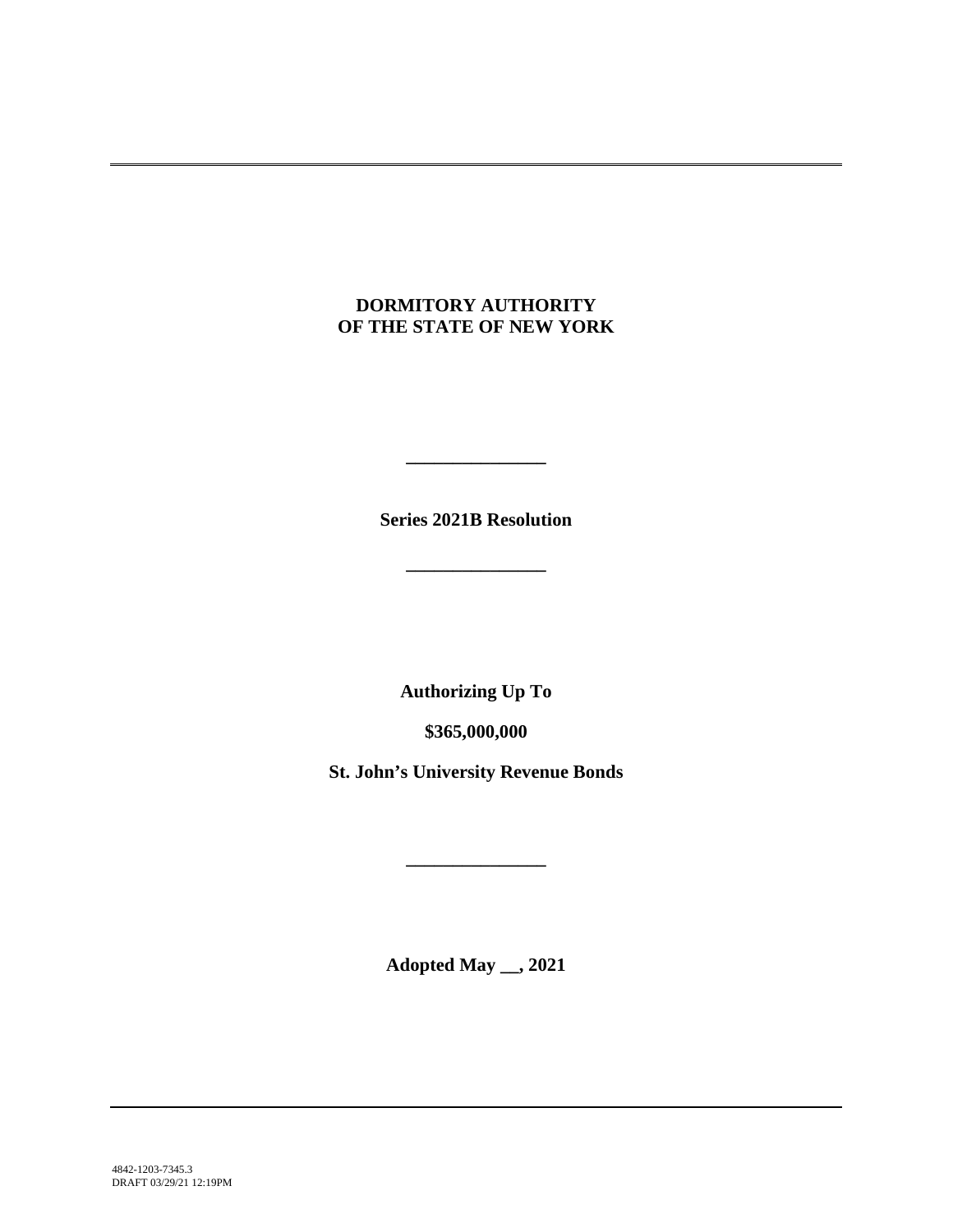# **TABLE OF CONTENTS**

# **ARTICLE I. DEFINITIONS AND STATUTORY AUTHORITY**

# **ARTICLE II. AUTHORIZATION, TERMS AND ISSUANCE OF BONDS**

| SECTION 2.01. Authorization, Principal Amount and Series Designation.  2 |  |
|--------------------------------------------------------------------------|--|
|                                                                          |  |
|                                                                          |  |

# **ARTICLE III.**

# **FUNDS AND ACCOUNTS; PLEDGE**

# **ARTICLE IV. EXECUTION AND AUTHENTICATION**

# **ARTICLE V. APPLICATION OF PROCEEDS**

|--|--|--|

# **ARTICLE VI. SPECIAL COVENANTS**

# **ARTICLE VII.**

# **ARTICLE VIII. MISCELLANEOUS**

|--|--|--|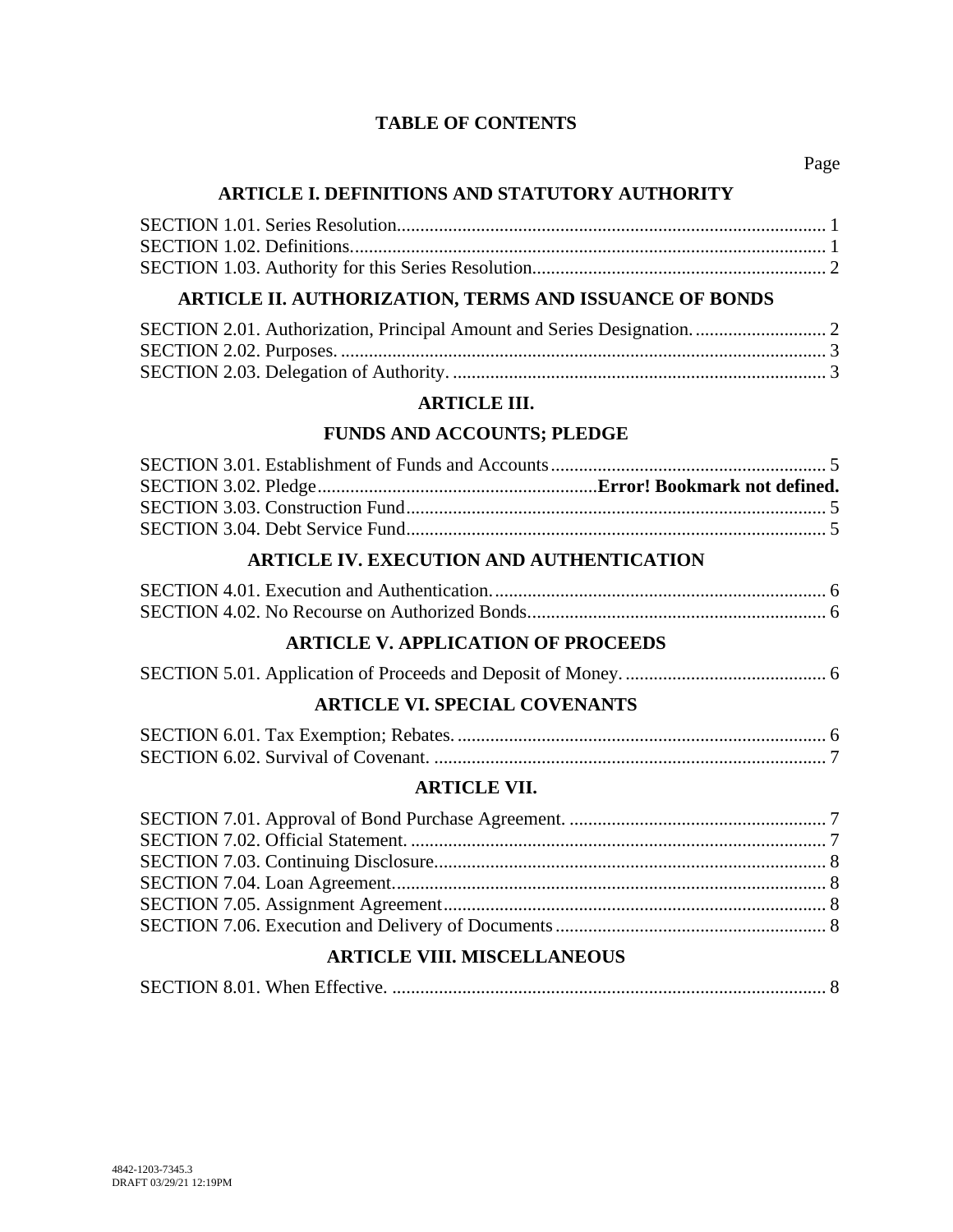#### **SERIES 2021B RESOLUTION AUTHORIZING UP TO \$365,000,000 ST. JOHN'S UNIVERSITY REVENUE BONDS**

**BE IT RESOLVED** by the Dormitory Authority of the State of New York, as

follows:

# **ARTICLE I.**

### **DEFINITIONS AND STATUTORY AUTHORITY**

**SECTION 1.01. Series Resolution.** This "Series 2021B Resolution Authorizing Up To \$365,000,000 St. John's University Revenue Bonds" is supplemental to, and constitutes a Series Resolution within, the meaning of and is adopted in accordance with Article II of, the resolution adopted by the Authority on June 20, 2012, entitled "St. John's University Revenue Bond Resolution, A Resolution Authorizing The Issuance By The Dormitory Authority Of The State Of New York Of Its St. John's University Revenue Bonds; Providing For The Payment Of The Principal Of And Interest On Such Bonds; And Providing For The Rights Of The Holders Thereof," and referred to herein as the "Resolution."

**SECTION 1.02. Definitions.** (a) All terms which are defined in Section 1.01 of the Resolution, unless otherwise defined herein, shall have the same meanings, respectively, in this Series Resolution as such terms are given in said Section 1.01 of the Resolution.

In addition, as used in this Series Resolution, unless the context shall otherwise require, the following terms shall have the respective meanings set forth below.

**"Additional Bonds"** means the Bonds authorized and issued by the Authority under the Resolution pursuant to the Series 2021A Resolution Authorizing Up To \$365,000,000 St. John's University Revenue Bonds, the Series 2021C Resolution Authorizing Up To \$365,000,000 St. John's University Revenue Bonds, the Series 2021D Resolution Authorizing Up To \$365,000,000 St. John's University Revenue Bonds and the Series 2021E Resolution Authorizing Up To \$365,000,000 St. John's University Revenue Bonds, adopted on the date of adoption of this Series Resolution.

**"Assignment Agreement"** means the Assignment Agreement from the Authority and Trustee and acknowledged by St. John's University, to be dated as of the date of issuance of the Authorized Bonds or such other date determined by the Authorized Officer of the Authority executing the Assignment Agreement on behalf of the Authority.

**"Authorized Bond"** means any Bonds authorized by Article II of this Series Resolution.

**"Construction Fund"** means the fund so designated, established and created pursuant to Section 3.01 hereof.

**"Cost of Issuance Account"** means the account within the Construction Fund so designated, established and created pursuant to Section 3.01 hereof.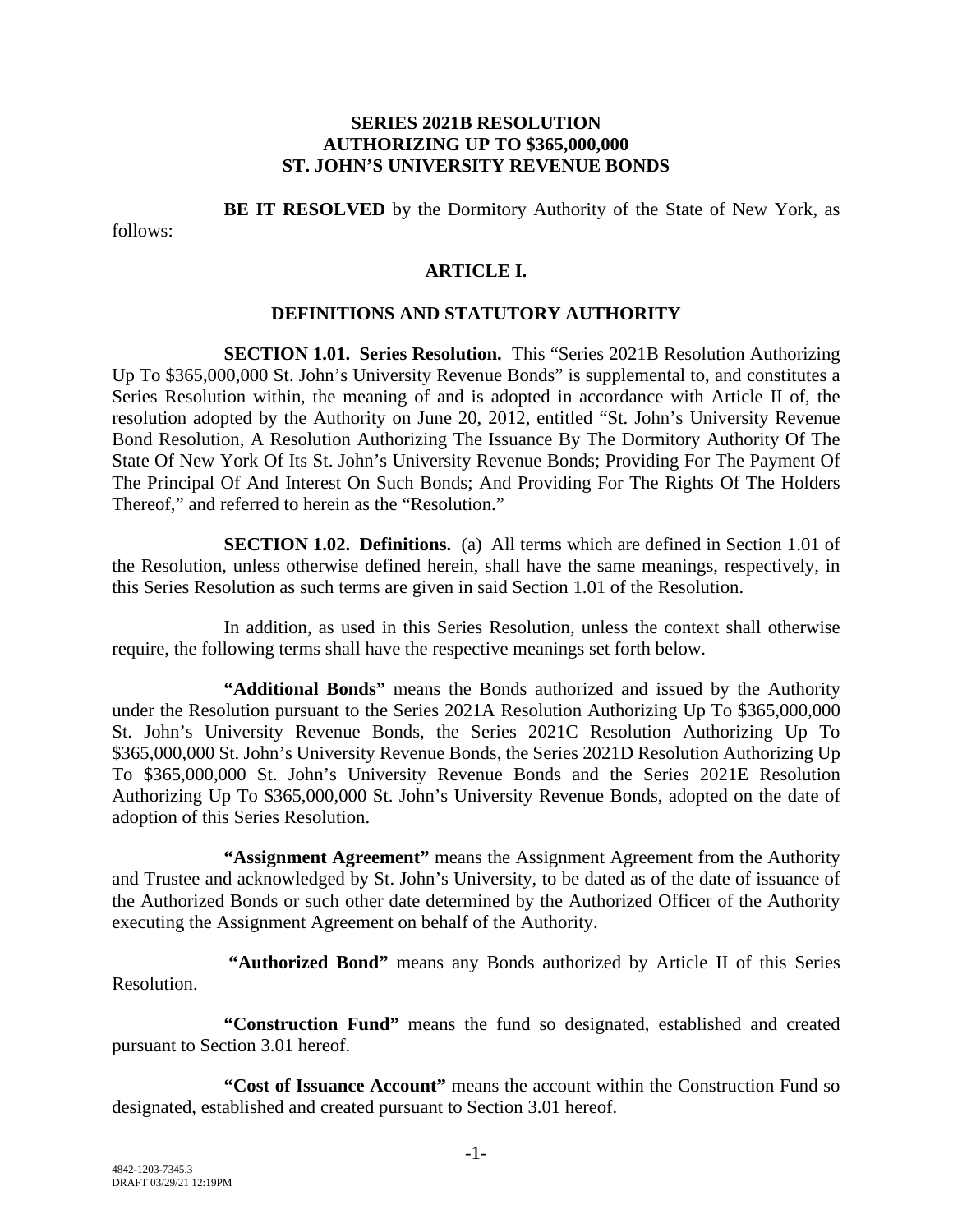**"Debt Service Fund"** means the fund so designated, established and created pursuant to Section 3.01 hereof.

**"Project"** has the meaning given to such term in the Loan Agreement.

**"Refunded Bonds"** means the bonds of the series and maturities designated as the "Refunded Bonds" pursuant to Section 2.03(q) hereof.

**"Series Resolution"** means this Series 2021B Resolution Authorizing Up To \$365,000,000 St. John's University Revenue Bonds.

**"Tax Certificate"** means a certificate executed by an Authorized Officer of the Authority, including the appendices, schedules and exhibits thereto, executed in connection with the issuance of the Tax Exempt Authorized Bonds in which the Authority makes representations and agreements as to arbitrage compliance with the provisions of Section 141 through 150, inclusive, of the Code, or any similar certificate, agreement or other instrument made, executed and delivered in lieu of said certificate, in each case as the same may be amended or supplemented.

**"Tax Exempt Authorized Bond"** means any Authorized Bond as to which Bond Counsel has rendered an opinion to the effect that interest on such Authorized Bond is excluded from the gross income of the Holder thereof for purposes of federal income taxation under Section 103(a) of the Code.

(b) Words of the masculine gender shall be deemed and construed to include correlative words of the feminine and neutral genders. Unless the context shall otherwise indicate, words importing the singular number shall include the plural number and vice versa, and words importing persons shall include firms, associations and corporations, including public bodies, as well as natural persons.

The terms "hereby," "hereof," "hereto," "herein," "hereunder," and any similar terms, as used in this Series Resolution, refer to this Series Resolution.

**SECTION 1.03. Authority for this Series Resolution.** This Series Resolution is adopted pursuant to the provisions of the Act and the Resolution.

# **ARTICLE II.**

# **AUTHORIZATION, TERMS AND ISSUANCE OF AUTHORIZED BONDS**

# **SECTION 2.01. Authorization, Principal Amount and Series Designation.** A

Series of Bonds entitled to the benefit, protection and security of the Resolution is hereby authorized to be issued in an aggregate principal amount not to exceed, together with the aggregate principal amount of the Additional Bonds issued, \$365,000,000. Such Series of Authorized Bonds shall be designated as and shall be distinguished from the Bonds of all Series by the title "St. John's University Revenue Bonds, Series " followed by the year of issuance and such letter(s) or number(s), if any, as may be determined by an Authorized Officer of the Authority to indicate the order of issuance, pursuant to and subject to the terms, conditions and limitations established in the Resolution and this Series Resolution.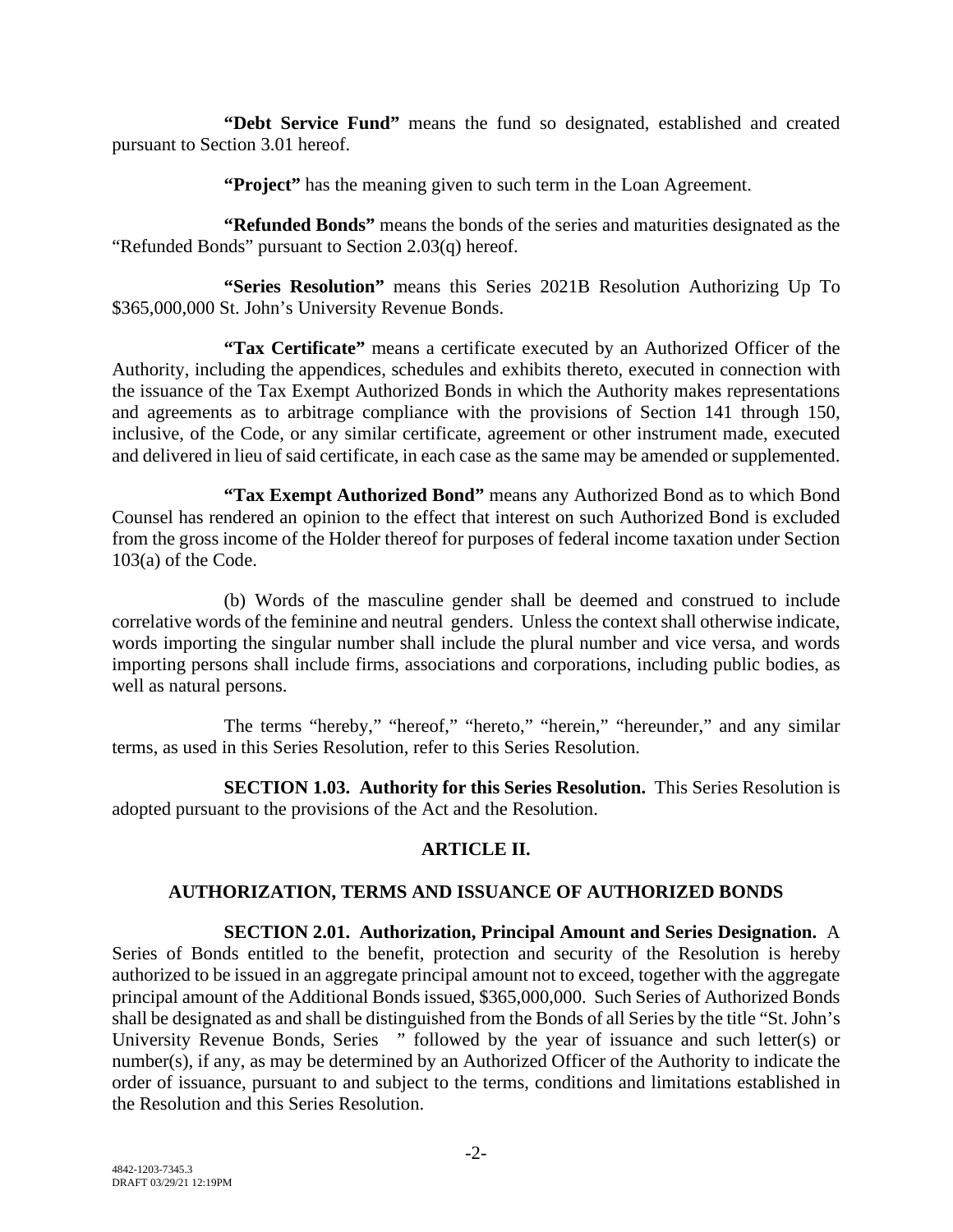**SECTION 2.02. Purposes.** The Authorized Bonds are authorized hereby to be issued for the one or more of the purposes of (i) paying or providing for the payment of the Refunded Bonds, (ii) providing for the payment associated with the termination of the interest rate exchange agreement, (iii) paying the Costs of the Project, (iv) funding capitalized interest, and (v) paying Costs of Issuance of the Authorized Bonds.

**SECTION 2.03. Delegation of Authority.** There is hereby delegated to any Authorized Officer of the Authority, subject to the limitations contained herein and in the Resolution and the Act, the power with respect to the Authorized Bonds to determine and carry out the following:

(a) The sale of the Authorized Bonds at public or private sale, provided that in the case of a private sale the purchase price paid by the purchasers thereof shall not be less than ninety–five percent (95%) of the principal amount of the Authorized Bonds so sold; the approval of the terms of and publication of an official statement, offering memorandum or circular, or other offering document prepared in connection with the issuance and sale of the Authorized Bonds; and the publication of a notice of sale or execution of a contract or contracts of purchase at public or private sale on behalf of the Authority;

(b) Subject to the limitation set forth in Section 2.01 hereof, the principal amount of Authorized Bonds to be issued;

(c) The dated date or dates, maturity date or dates, and principal amount of each maturity of the Authorized Bonds, the amount and date of each Sinking Fund Installment, if any, and which Authorized Bonds are Serial Bonds or Term Bonds, if any, and the Record Date or Record Dates of the Authorized Bonds for which the Record Date or Record Dates is other than the fifteenth  $(15<sup>th</sup>)$  day of the calendar month next preceding an interest payment date for such Authorized Bonds; *provided, that,* no Authorized Bond shall mature later than thirty-one (31) years from the date on which the Authorized Bonds were initially issued;

(d) Except in the case of Capital Appreciation Bonds and Deferred Income Bonds, the interest rate or rates of the Authorized Bonds or, if issued as Variable Interest Rate Bonds, the manner of determining the interest rate or rates, the date from which interest on the Authorized Bonds shall accrue, the first interest payment date therefor, and the date or dates on which the rate at which Variable Interest Rate Bonds bear interest shall be adjusted and the date or dates on which interest on such Variable Rate Bonds shall be paid, or the manner of determining the same, and the manner in which interest is to be paid on such Variable Interest Rate Bonds; *provided, however,* that the true interest cost of the Authorized Bonds issued as fixed rate bonds do not exceed seven and one-half percent (7½%) per annum for Tax-Exempt Authorized Bonds and ten percent (10%) per annum for taxable Authorized Bonds and the initial interest rate on the Authorized Bonds issued as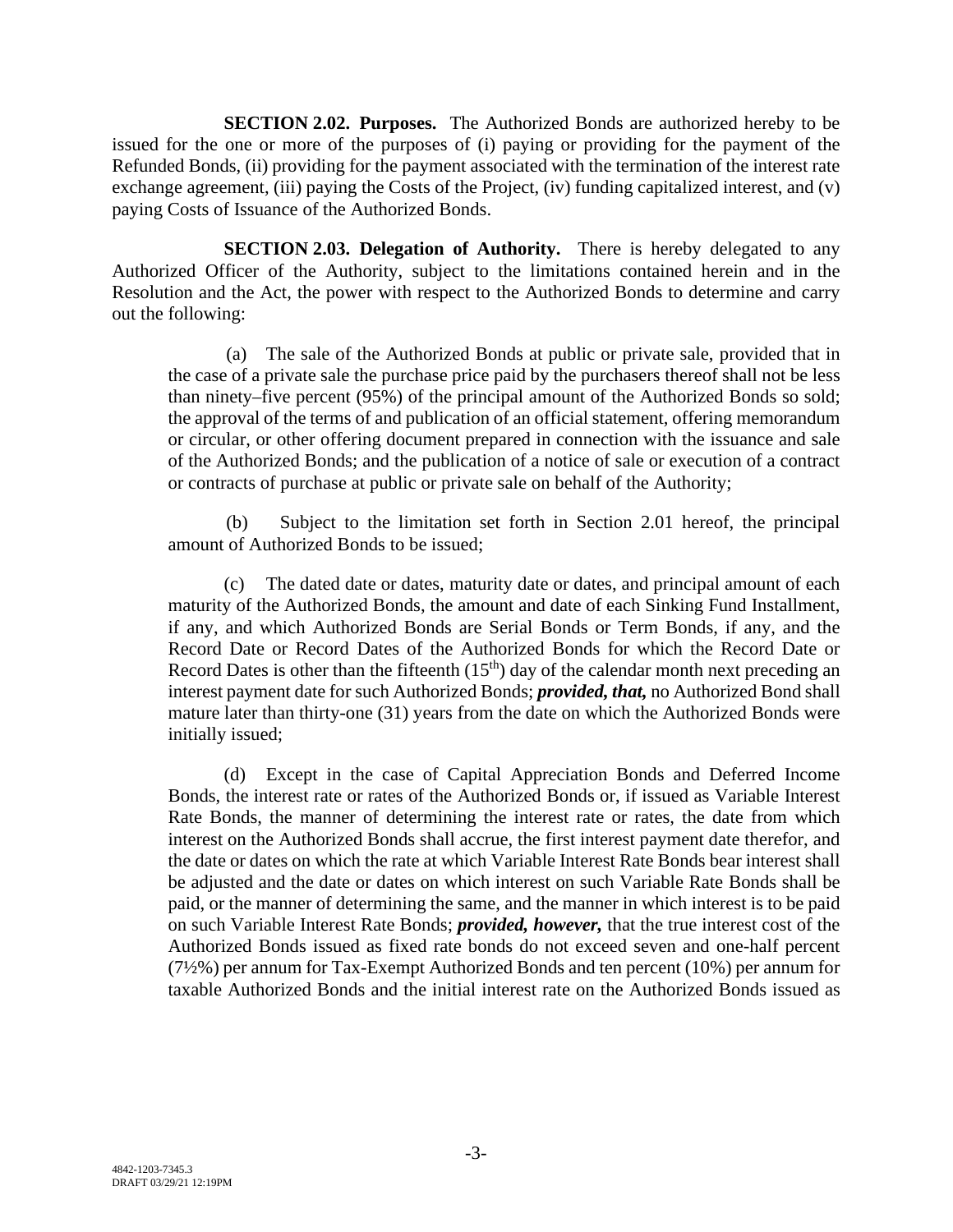Variable Interest Bonds do not exceed seven and one-half percent (7½%) per annum Bonds and ten percent (10%) per annum for taxable Authorized Bonds;

(e) If Authorized Bonds are Capital Appreciation Bonds, the Valuation Dates for such Authorized Bonds and the Accreted Value on each such Valuation Day;

(f) If Authorized Bonds are Deferred Income Bonds, the Interest Commencement Date for such Authorized Bonds, the Valuation Dates prior to the Interest Commencement Date for such Authorized Bonds the Appreciated Value on each such Valuation Date;

(g) The Maximum Interest Rate, if any, and the Minimum Interest Rate, if any, in connection with any Authorized Bonds issued as Variable Interest Rate Bonds;

(h) If Authorized Bonds are Option Bonds or Variable Interest Rate Bonds, provisions regarding tender for purchase thereof, and payment of the purchase thereof;

(i) The denomination or denominations of and the manner of numbering and lettering of the Authorized Bonds;

(j) Subject to the provisions of Section 3.01 of the Resolution, the place or places of payment of the principal, Sinking Fund Installments, if any, and Redemption Price of and interest on the Authorized Bonds;

(k) The Redemption Price or Redemption Prices, if any, and, subject to Article IV of the Resolution, the redemption date and terms, if any, for the Authorized Bonds; *provided, however,* that the Redemption Price of any Authorized Bonds subject to redemption at the election or direction of the Authority shall not be greater than one hundred three percent (103%) of the principal amount of the Authorized Bonds to be redeemed plus accrued interest thereon to the date of redemption and/or may alternatively be determined by a formula which is intended to "make whole" the holders of such Authorized Bonds by setting a redemption price based on the expected rate of return to such holders;

(l) Provisions for the sale or exchange or the Authorized Bonds for the delivery thereof;

(m) The form of the Authorized Bonds, and the form of the Trustee's certificate of authentication thereon and whether any Authorized Bonds are to be issued as Book Entry Bonds and the Depository therefor;

(n) If Authorized Bonds are to be exchanged for bond, notes or other evidence of indebtedness of the Institution, the provisions regarding such exchange;

(o) Directions for the application of the proceeds of the Authorized Bonds;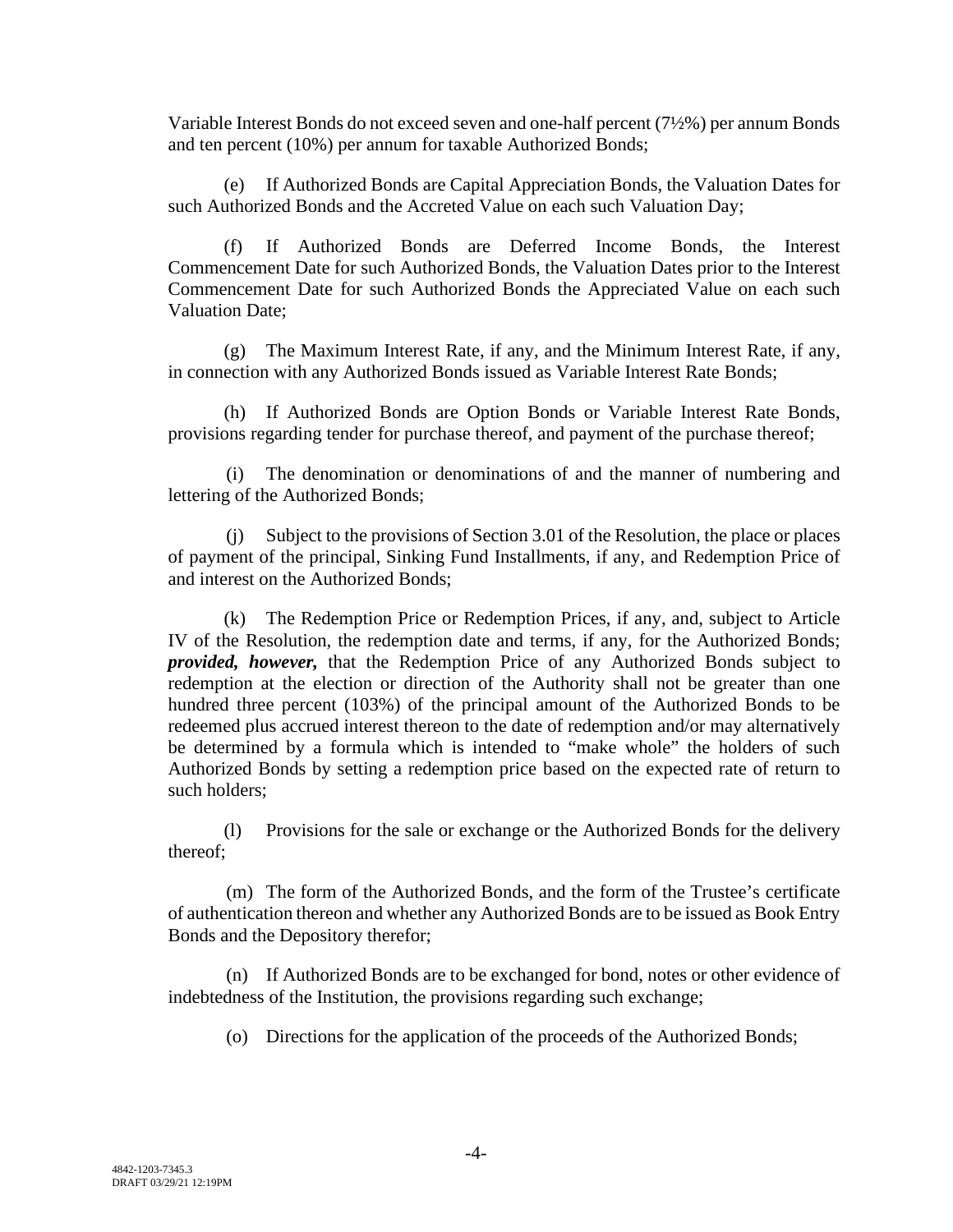(p) The rights and privileges of any insurer that has issued a financial guaranty insurance policy in connection with any such Authorized Bonds, or any provider of a Letter of Credit in connection with such Authorized Bonds;

(q) The series, maturity and specific principal amounts of the bonds that constitute the Refunded Bonds; and

(r) Any other provisions deemed advisable by an Authorized Officer of the Authority not in conflict with the provisions hereof or of the Resolution.

Such Authorized Officer shall execute one or more Bond Series Certificate evidencing determinations or other actions taken pursuant to the authority granted herein or in the Resolution, and any such Bond Series Certificate shall be conclusive evidence of the action or determination of such Authorized Officer as to the matters stated therein.

#### **ARTICLE III.**

#### **FUNDS AND ACCOUNTS; PLEDGE**

**SECTION 3.01. Establishment of Funds and Accounts**. The following funds are hereby established and shall be held and maintained by the Trustee:

> Construction Fund: Project Account; Cost of Issuance Account; and Refunding Account; and Debt Service Fund.

In addition to the funds and accounts established hereby, the Authority may for purposes of internal accounting establish such other funds and accounts as the Authority or the Trustee deems proper or desirable. All money and investments thereof at any time deposited in any fund or account created hereby shall be held in trust solely for the benefit of the Holders of the Authorized Bonds.

**SECTION 3.02. Construction Fund.** As soon as practicable after the delivery of the Authorized Bonds, the Trustee shall deposit in the respective accounts within the Construction Fund the amount required to be deposited therein in accordance with the written direction of the Authority. The disbursement and investment of money in the Construction Fund shall be in accordance with the provisions of the Resolution applicable to Construction Funds; *except* that money in the Refunding Account shall be applied to pay or provide for the payment of the Refunded Bonds in accordance with the written direction of the Authority.

**SECTION 3.03. Debt Service Fund**. The deposit of money to and disbursement and investment of money in the Debt Service Fund shall be in accordance with the provisions of the Resolution applicable to Debt Service Funds.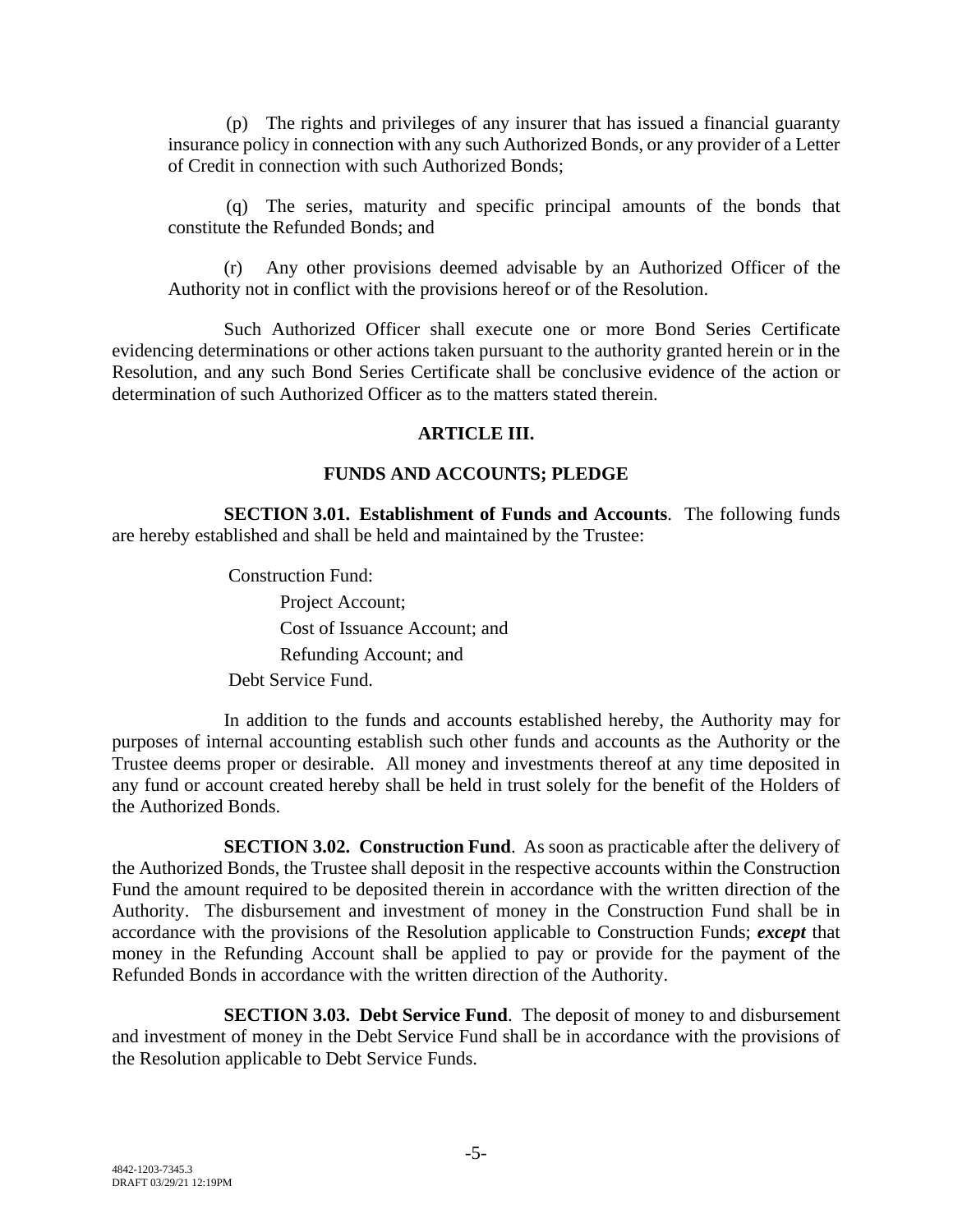#### **ARTICLE IV.**

#### **EXECUTION AND AUTHENTICATION**

**SECTION 4.01. Execution and Authentication.** Pursuant to the provisions of Section 3.04 of the Resolution, the Chair or other Authorized Officer of the Authority is hereby authorized and directed to execute by his or her manual or facsimile signature the Authorized Bonds in the name of the Authority and the corporate seal (or a facsimile thereof) shall be thereunto affixed, imprinted, engraved or otherwise reproduced thereon. The Secretary or an Assistant Secretary of the Authority is hereby authorized and directed to attest by his or her manual or facsimile signature the execution of the Authorized Bonds.

The Trustee is hereby authorized to authenticate by manual or facsimile signature the Authorized Bonds, and deliver the same to or upon the order of the Authority, in such amounts and at such times as provided herein.

**SECTION 4.02. No Recourse on Authorized Bonds.** No recourse shall be had for the payment of the principal, Sinking Fund Installments, if any, or Redemption Price of or interest on the Authorized Bonds or for any claim based thereon or on this Series Resolution against any member, officer or employee of the Authority or any person executing the Authorized Bonds and neither the members of the Authority nor any other person executing the Authorized Bonds of the Authority shall be subject to any personal liability or accountability by reason of the issuance thereof, all such liability being expressly waived and released by every Holder of Authorized Bonds by the acceptance thereof.

#### **ARTICLE V.**

#### **APPLICATION OF PROCEEDS**

**SECTION 5.01. Application of Proceeds and Deposit of Money.** On the date of delivery of the Authorized Bonds the Trustee shall deposit the proceeds of the sale of the Authorized Bonds in accordance with the Bond Series Certificate executed in connection with the Authorized Bonds or other written instructions of an Authorized Officer of the Authority.

#### **ARTICLE VI.**

#### **SPECIAL COVENANTS**

**SECTION 6.01. Tax Exemption; Rebates.** In order to maintain the exclusion from gross income for purposes of federal income taxation of interest on the Tax Exempt Authorized Bonds, the Authority shall comply with the provisions of the Code applicable to the Tax Exempt Authorized Bonds, including without limitation the provisions of the Code relating to the computation of the yield on investments of the "gross proceeds" of the Tax Exempt Authorized Bonds, as such term is defined for purposes of the Code, reporting of the earnings on such gross proceeds and rebates of earnings on such gross proceeds to the Department of the Treasury of the United States of America. In furtherance of the foregoing, the Authority shall comply with the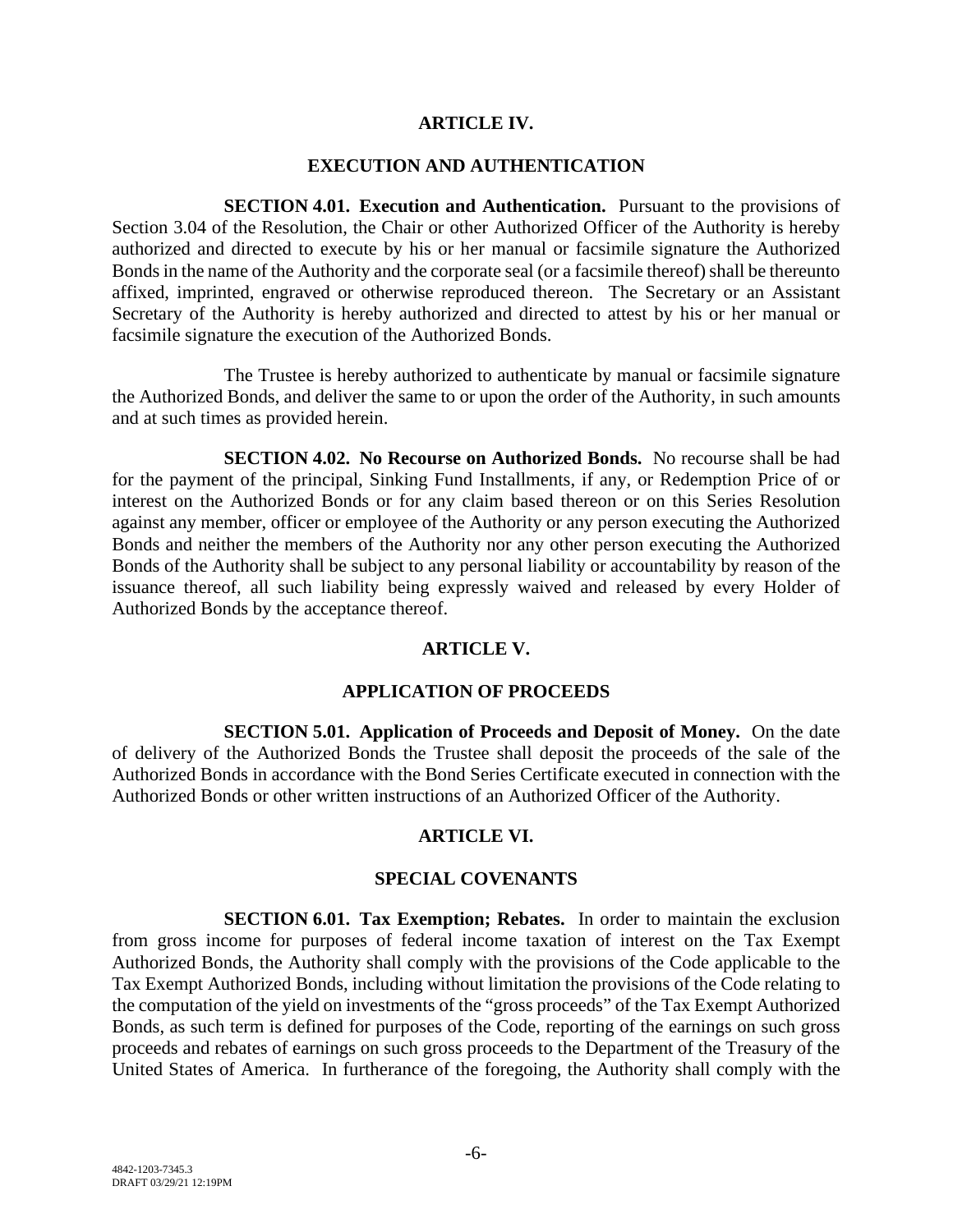provisions of the Tax Certificate and with such written instructions as may be provided by Bond Counsel or a special tax counsel.

The Authority shall not take any action or fail to take any action which would cause the Tax Exempt Authorized Bonds to be "arbitrage bonds" within the meaning of Section 148(a) of the Code; nor shall any part of the proceeds of the Tax Exempt Authorized Bonds or any other funds of the Authority be used directly or indirectly to acquire any securities or obligations the acquisition of which would cause any Tax Exempt Authorized Bond to be an "arbitrage bond" within the meaning of Section 148(a) of the Code.

The Authority shall make any and all payments required to be made to the United States Department of the Treasury in connection with the Tax Exempt Authorized Bonds pursuant to Section 148(f) of the Code from amounts on deposit in the Arbitrage Rebate Fund and available therefor.

**SECTION 6.02. Survival of Covenant.** The obligation of the Authority to comply with the provisions of Section 5.01 hereof with respect to the rebate to the Department of the Treasury of the United States of America relating to the Tax Exempt Authorized Bonds shall remain in full force and effect so long as the Authority shall be required by the Code to rebate such earnings on the gross proceeds of the Authorized Bonds notwithstanding that the Tax Exempt Authorized Bonds have been deemed to be no longer Outstanding.

# **ARTICLE VII.**

# **APPROVAL OF FORM AND AUTHORIZATION OF DOCUMENTS**

**SECTION 7.01. Approval of Bond Purchase Agreement.** The form of the Bond Purchase Agreement relating to the Authorized Bonds, by and between the Authority and the underwriters named therein, as presented at this meeting, is hereby approved. Any Authorized Officer of the Authority is hereby authorized to execute a Bond Purchase Agreement in the name and on behalf of the Authority substantially in such form, with such changes, insertions and omissions as may be approved by said Authorized Officer, including any changes necessary to reflect the delivery of the Authorized Bonds on a forward delivery basis, said execution being conclusive evidence of such approval.

**SECTION 7.02. Official Statement.** (a) The form of a Preliminary Official Statement relating to the Authorized Bonds, as presented at this meeting, is hereby approved. The distribution in connection with the offering and sale of the Authorized Bonds of a Preliminary Official Statement in such form, with such changes, insertions and omissions as an Authorized Officer of the Authority deems advisable, is hereby authorized.

(b) Any Authorized Officer of the Authority is hereby authorized to execute and deliver, in the name and on behalf of the Authority, a final Official Statement relating to the Authorized Bonds in substantially the form of the Preliminary Official Statement, with such changes, insertions and omissions as an Authorized Officer of the Authority deems advisable and to permit the distribution of said Official Statement in connection with the offering and sale of the Authorized Bonds.